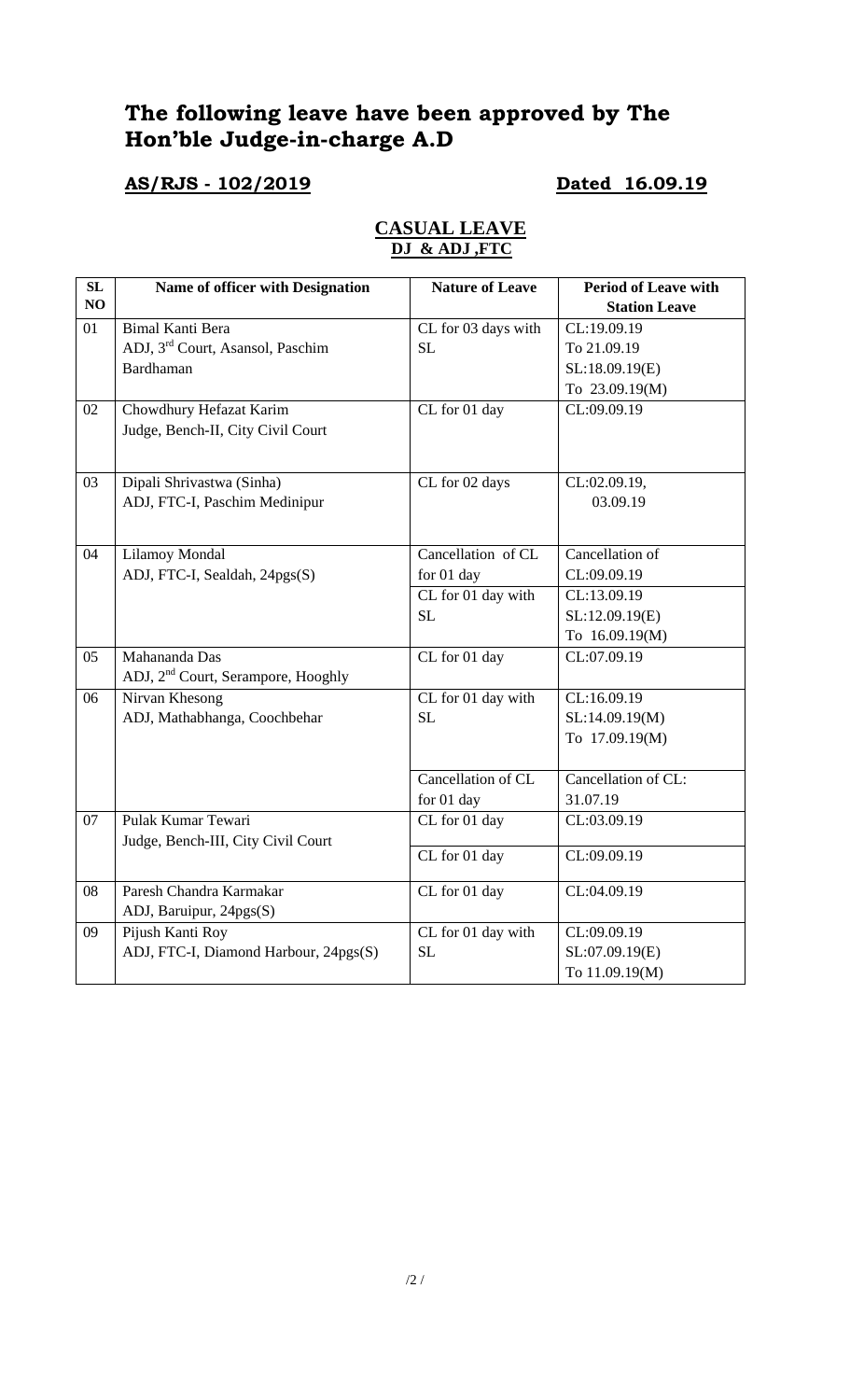| 10 | Sukla Sengupta                                         | CL for 01 day       | CL:07.09.19    |
|----|--------------------------------------------------------|---------------------|----------------|
|    | Judge, Bench-II, City Sessions Court, Bichar           |                     |                |
|    | <b>Bhawan</b>                                          |                     |                |
| 11 | Saket Kumar Jha                                        | CL for 01 day with  | CL:09.09.19    |
|    | ADJ, 4 <sup>th</sup> Court, Asansol, Paschim Bardhaman | <b>SL</b>           | SL:07.09.19(E) |
|    |                                                        |                     | To 11.09.19(M) |
| 12 | Sandip Choudhury                                       | CL for 02 days with | CL:07.09.19,   |
|    | ADJ, Katwa, Purba Bardhaman                            | SL.                 | 09.09.19       |
|    |                                                        |                     | SL:06.09.19(E) |
|    |                                                        |                     | To 11.09.19(M) |
| 13 | Srikumar Goswami                                       | CL for 02 days      | CL:11.09.19,   |
|    | Judge, Commercial Court at Alipore,                    |                     | 12.09.19       |
|    | 24pgs(S), Purba Medinipur, Paschim                     |                     |                |
|    | Medinipur                                              |                     |                |
| 14 | Sudeb Mitra                                            | CL for 01 day       | CL:09.09.19    |
|    | Chief Judge, Presidency Small Causes Court             |                     |                |

# Submitted

Sd/

**Registrar (Judicial Service)**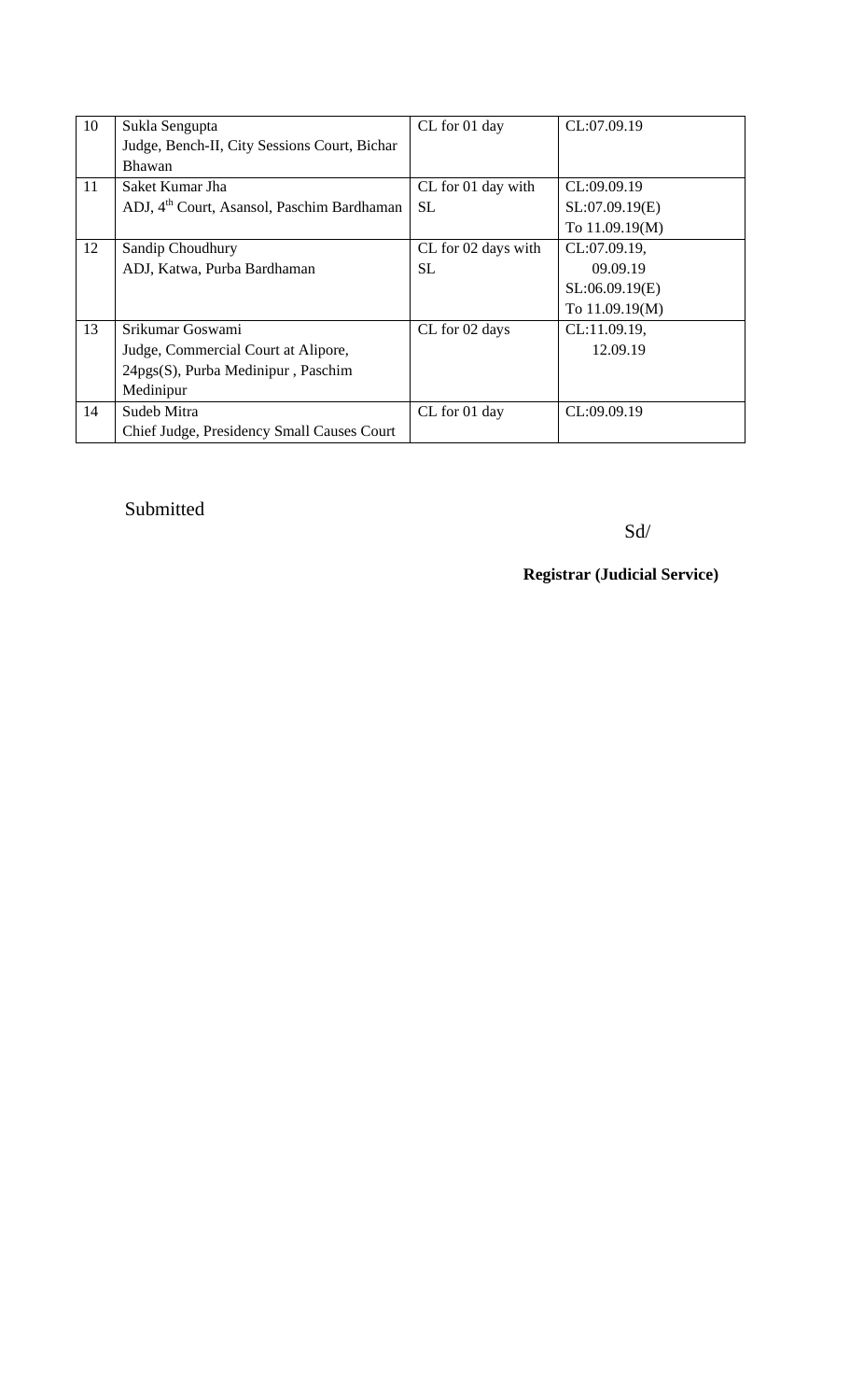## **The following leave have been approved by the Hon'ble Judge-in-Charge A.D.**

### **AS/RJS- 98 /2019 Dated : 16.09.2019**

### **DJ / ADJ**

| SL<br>N <sub>O</sub> | Name of officer with<br><b>Designation</b> | <b>Nature of Leave</b> | <b>Period of Leave with Station Leave</b> |
|----------------------|--------------------------------------------|------------------------|-------------------------------------------|
|                      | Sri Sudipta Bhattacharjee                  | <b>Commuted Leave</b>  | From 15.07.2019 to 20.07.2019             |
|                      | ADJ, Birbhum at                            | for 06 days            |                                           |
|                      | Rampurhat                                  |                        |                                           |

### **ADJ, FTC/CJ(SD)**

| SL<br>NO | Name of officer with<br><b>Designation</b>                                   | <b>Nature of Leave</b>          | <b>Period of Leave with Station Leave</b> |
|----------|------------------------------------------------------------------------------|---------------------------------|-------------------------------------------|
|          | Smt. Shrutirupa Ghosh<br>(Majee)<br>$CJ(SD)$ , 1 <sup>st</sup> Court, Malda. | Child Care Leave for<br>17 days | From 11.09.2019 to 27.09.2019             |

### **ACJM SL NO Name of officer with Designation Nature of Leave Period of Leave with Station Leave** 3 Shri Nachiketa Bera, ACJM, Chanchal, Malda Earned Leave for 03 days From 05.08.2019 to 07.08.2019

|                      | .                                                                        |                                      |                                           |  |
|----------------------|--------------------------------------------------------------------------|--------------------------------------|-------------------------------------------|--|
| SL<br>N <sub>O</sub> | Name of officer with<br><b>Designation</b>                               | <b>Nature of Leave</b>               | <b>Period of Leave with Station Leave</b> |  |
| $\overline{4}$       | Smt. Dalia Bhattacharya<br>JM, Kalna, Burdwan                            | <b>Commuted Leave</b><br>for 02 days | From 29.08.2019 to 30.08.2019             |  |
| $\overline{5}$       | Smt. Koyel Pradhan, Principal<br>Magistrate, JJB, Purba<br>Bardhaman.    | Earned Leave for 04<br>days          | From 26.08.2019 to 29.08.2019             |  |
| 6                    | Sri Parijat Chakraborty,<br>JM, $2nd$ Court, Alipore, 24 Pgs (S)         | <b>Commuted Leave for</b><br>08 days | From 10.07.2019 to 17.07.2019             |  |
| $\overline{7}$       | Sri Reejit Kr Gayen,<br>JM, 3 <sup>rd</sup> Court, Arambagh,<br>Hooghly. | <b>Commuted Leave</b><br>for 02 days | From 16.08.2019 to 17.08.2019             |  |
| 8                    | Sri Souvik Ghosh,<br>JM, 3 <sup>rd</sup> Court, Paschim<br>Medinipur     | <b>Commuted Leave</b><br>for 03 days | From 26.08.2019 to 28.08.2019             |  |

### **JM**